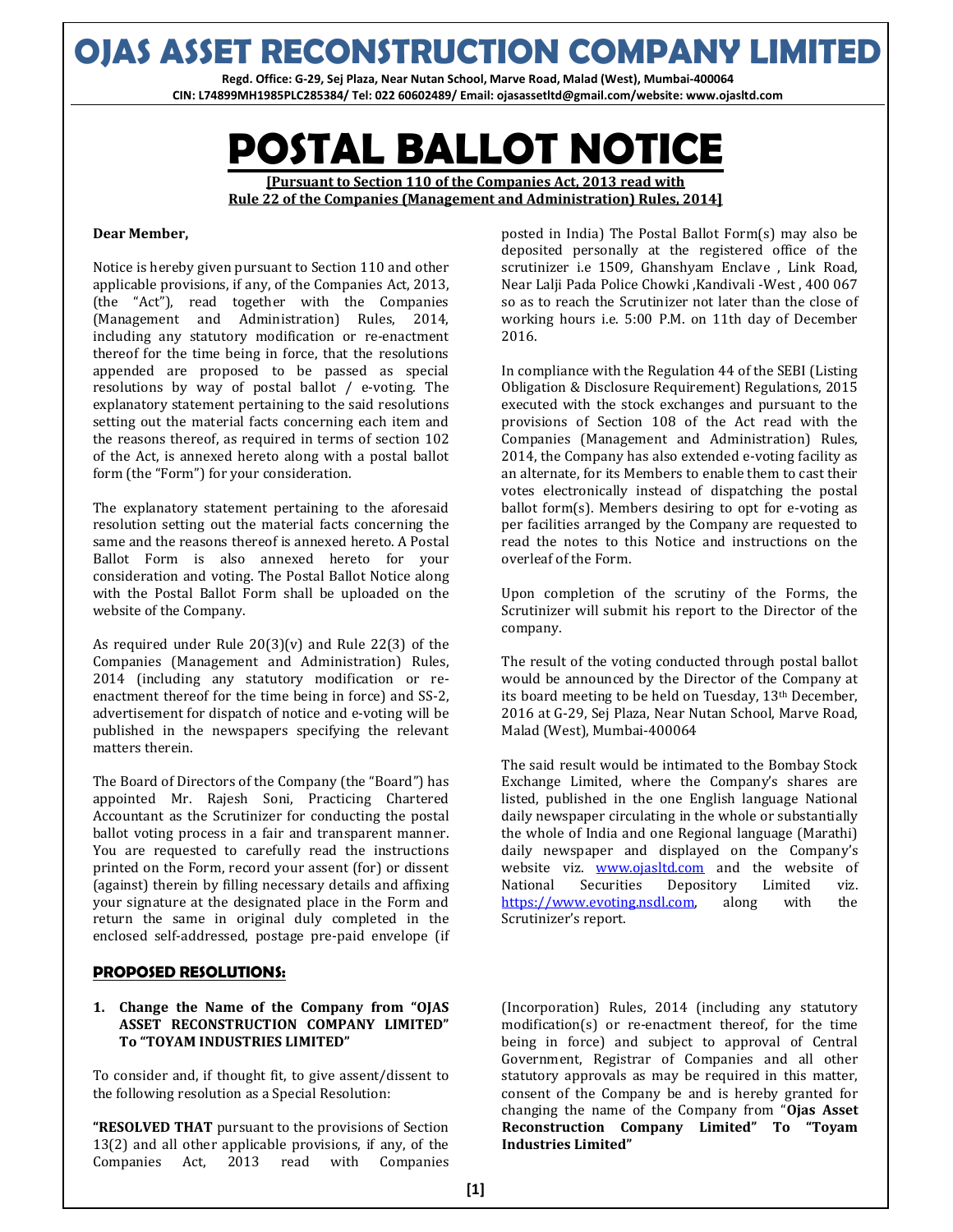"**RESOLVED FURTHER THAT** the name "**Ojas Asset Reconstruction Company Limited**" wherever it occurs/appears in the Memorandum and Articles of Association of the Company be substituted by the name "**Toyam Industries Limited"**

"**RESOLVED FURTHER THAT** any of the Directors of the Company be and are hereby authorized to sign and file all the e-forms and other documents with any statutory authorities and to do all such acts, deeds, things and matters as may be required or necessary in this matter on behalf of the Company."

#### **2. To Change the Main object of the Company, adoption of new Ancillary Objects and deletion of existing other objects of the Company.**

To consider and, if thought fit, to give assent/dissent to the following resolution as a Special Resolution:

**"RESOLVED THAT** pursuant to the provisions of Section 4 and 13 and all other applicable provisions, if any, of the Companies Act, 2013, (including any amendment thereto or re-enactment thereof), and subject to the necessary registration, approvals, consents, permissions and sanctions required, if any, by the jurisdictional Registrar of Companies, and any other appropriate authority and subject to such terms, conditions, amendments or modifications as may be required or suggested by any such appropriate authorities, Clause III of the Memorandum of Association, in relation to the main objects, be and is hereby amended and replaced to read as under:

**i.** Sub clause 1 Clause III A of the Memorandum of Association of the Company be and is hereby deleted and substituted for the following new clause:

To carry on in India or elsewhere the business of manufacturer, trader, buyer, seller, reseller, dealer, producer, processer, printer, designer, distributor, importer, exporter, wholesaler, retailer, improver, jobworker, agent, broker, factor, stockiest, consultant, collaborator, commission agents in all kinds of textile goods, allied products, by products and substitute for all or any of them and to treat and utilize any waste arising from any such manufacture, production or process and converters of synthetic, artificial and natural and fibre glass into materials like cloth, tapes, ropes, yarns, twines and such other articles as may be conveniently produced or manufactured including decorative hand and machine-made readymade garments and all other articles and to trade and invest in agricultural products and byproducts, homemade products and services, precious metals, stones, Jewellery and real estate activates and to trade, invest deal, manufacturing and distribution in any manner in all kinds of Commodities, Stock in trade, goods, services, shares, securities and chattels, to act as money monger, borrower, advisor, consultant in such manner as the Company shall think fit and to engage in dissemination of information in all aspects of businesses, organizations and industries in India and to advice upon the means and methods for extending and developing system or processes relating to production, storage, distribution, marketing and

securing of orders for sale of goods in India and abroad and/or relating to the rendering of services of any other business as the Company shall think fit.

- **ii.** The existing sub-clause 2 to 8 of Clause III B (Ancillary Objects) be and are hereby deleted and replaced with a new set of Ancillary Objects.
- **iii.** The existing sub-clause 1 to 70 of Clause III C (Other Objects) be and are hereby deleted.

**"RESOLVED FURTHER THAT** the Board of Directors (hereinafter referred to as "the Board", which term shall include any of its duly authorized Committees or one or more Directors) of the Company be and are hereby authorized to do all such deeds, acts, matters and things necessary to give effect to the above resolution including signing and filing the necessary forms with the Registrar of Companies, Mumbai in order to give effect to the above resolution."

#### **3. To make investments, give loans, guarantees and provide securities beyond the prescribed limits u/s 186 of the Companies Act, 2013.**

To consider and, if thought fit, to give assent/dissent to the following resolution as a Special Resolution:

**"RESOLVED THAT** in continuation of all earlier resolution passed in this regards and pursuant to Section 186 and all other applicable provisions of the Companies Act, 2013, if any, and the rules framed thereunder (including any statutory modification(s) or reenactment(s) thereof for the time being in force), the provisions of the Memorandum and Articles of Association of the Company and other necessary approvals, if any, and to the extent required, the consent of the Company be and is hereby accorded to the Board of Directors of the Company (hereinafter referred to as "the Board", which term shall include any of its duly authorized committees or one or more Directors) at its discretion to (i) give any loans to any person or other body corporate, or (ii) give any guarantees or to provide security in connection with a loan to any other body corporate or person, or (iii) acquire by way of subscription, purchase or otherwise, the securities of any other body corporate exceeding sixty percent of Company's paid up capital and its free reserves and securities premium account or one hundred percent of its free reserves and securities premium account, provided that the total loans or investments made, guarantees given, and securities provided shall not exceed an aggregate amount of Rs. 75 Crores."

**"RESOLVED FURTHER THAT** the Board be and is hereby authorized to take all such actions and to give all such directions as may be necessary or desirable and also to settle any question or difficulty that may arise in regard to the proposed investments or loans or guarantees or securities and to do all such acts, deeds, matters and things and to execute all such deeds, documents and writings as may be necessary, desirable or expedient in connection."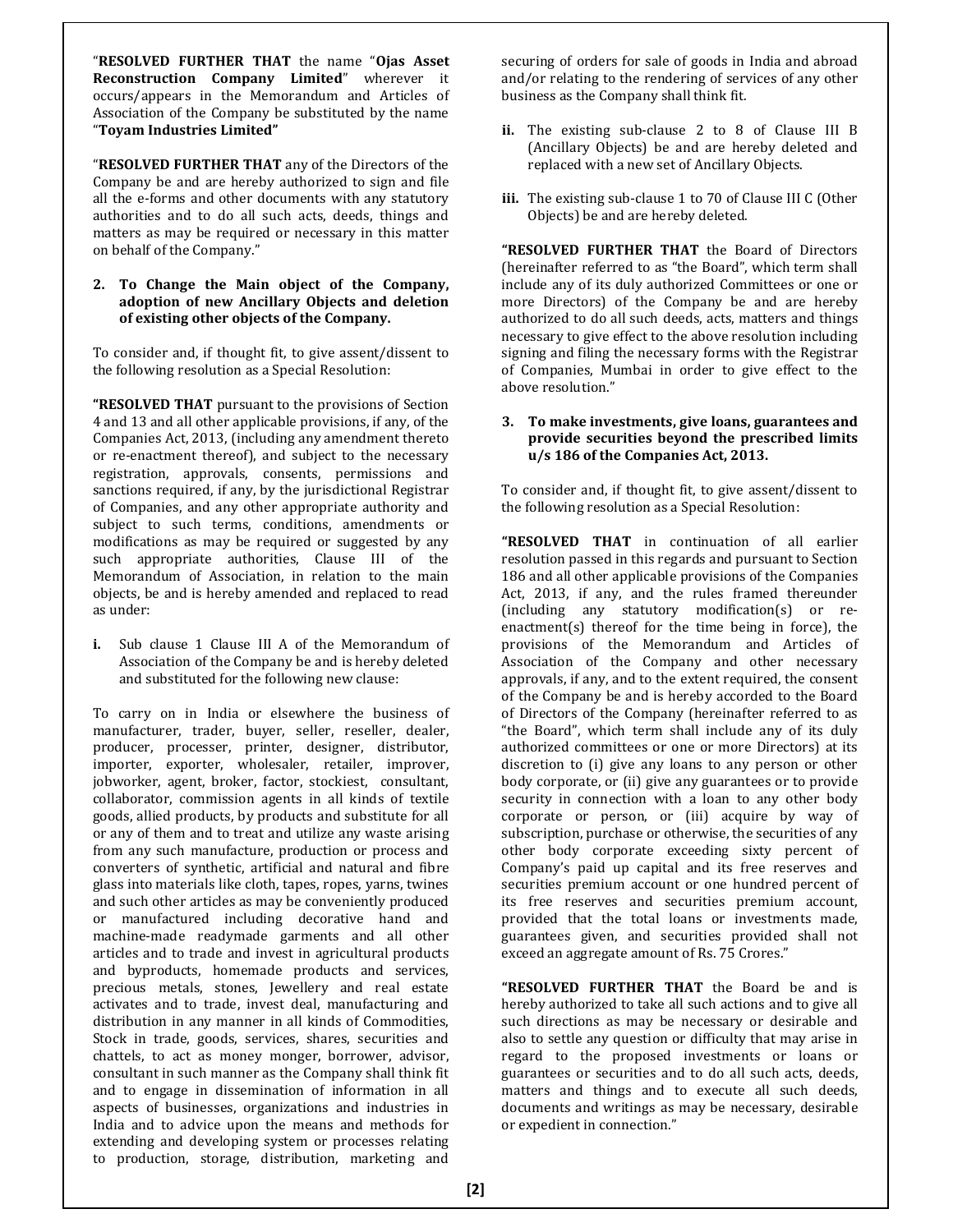**4. Appointment of M/S R. Soni & Co., Chartered Accountants (FRN: 130349W) in place of M/S DMKH & Co., Chartered accountants (FRN: 116886W) as the Statutory Auditors of the Company**

To consider and, if thought fit, to pass the following resolution as a Special Resolution:

"**RESOLVED THAT** pursuant to the provisions of Section 139(8) and other applicable provisions, if any, of the Companies Act, 2013 (hereinafter 'the Act') as amended from time to time or any other law for the time in force (including any statutory modification or re-enactment thereof), M/s R. Soni & Co., Chartered Accountants,

Mumbai (Registration No. 130349W) be and are hereby appointed as statutory auditors of the company to fill the casual vacancy caused by the resignation of M/s. DMKH & Co., Chartered Accountants, Mumbai (Registration No. 116886W) and that they shall hold the office of the Statutory auditors of the Company subject to shareholders' approval from the Conclusion of this meeting until the conclusion of next annual general meeting on such remuneration as may be fixed by the Board of Directors in consultation with them."

"**RESOLVED FURTHER THAT** the Board of Directors be and are hereby authorised to decide and finalize the terms and conditions of appointment, including the remuneration of the Statutory Auditors."

#### **EXPLANATORY STATEMENT PURSUANT TO SECTION 102 (1) OF THE COMPANIES ACT, 2013**

#### **ITEM NO. 1:**

As the members aware that present name of the Company is Ojas Asset Reconstruction Company Limited and main object of the Company is securitization and asset reconstruction of financial assets and secured assets. Since the Company is not longer doing said businesses and expended its business to general trade of fabrics and commodities. The Board of Directors of the Company proposed that in order to ensure that the name of the Company adequately reflects the business (es) being carried on by the Company; it is proposed to appropriately change the name of the Company from "**Ojas Asset Reconstruction Company Limited" To "Toyam Industries Limited"**

In consideration of the above, your directors recommend you to pass the special resolution provided above in Item No.1.

None of the Directors, Key Managerial Personnel and relatives thereof is interested or concerned in the proposed Special resolution except to the extent of their shareholding.

#### **ITEM NO. 2:**

The Company is exploring various business opportunities in general business and trading activities, while restricting its role to securitization and asset reconstruction of financial assets and secured assets; The market presents several attractive opportunities in the general business and trading activities i.e. dealers, traders, manufacturer of textiles and agricultural products, precious stones, consultancy and real estate financing, advisory, consultancy services, etc and in order to enable the Company to capitalize on such opportunities which may arise from time to time, the Board of Directors of your Company are of the view that the current Main Objects clause should be altered to enable the Company to tap these opportunities under one roof. Accordingly it is proposed to amend the existing Object Clause of the Company by substituting sub-clause 1 of Clause III A. The existing sub-clause 2 to 8 of Clause III B (Ancillary Objects) be and are hereby deleted and replaced with a new set of Ancillary Objects

AND The existing sub-clause 1 to 70 of Clause III C (Other Objects) be and are hereby deleted.

In consideration of the above, your directors recommend you to pass the special resolution provided above in Item No.2.

None of the Directors, Key Managerial Personnel and relatives thereof is interested or concerned in the proposed Special resolution except to the extent of their shareholding.

#### **ITEM NO. 3:**

As per Section 186 of the Companies Act, 2013, a Company that proposes to give loan(s), and/or guarantee(s)or provide any security(ies) in connection with loan(s) made and / or acquire by way of subscription, purchase or otherwise, the securities of any other body corporate in excess of 60% of the paid up Share Capital and Free Reserves and Securities Premium of the Company or 100% of Free Reserves and Securities Premium of the Company whichever is more, is required to obtain the approval of the shareholders.

In view of the above, shareholders of the Company, at the 30th Annual General Meeting of the Company held on 24th August, 2015 have already approved the resolution under Section 186 of the Companies Act, 2013 to make loan(s) and/or give any guarantee(s)/provide any security(ies) in connection with loan(s) made to and / or make investments in the securities of any other body corporate upto 75 Crores (Rupees Seventy Five Crores only) in excess of the prescribed limit or maximum limit prescribed under Section 186, whichever is higher.

However as per Section 110 of the Companies Act, 2013 read with Rule 22 of the Companies (Management & Administration) Rules, 2014 and SS-2 issued by ICSI as per Section 118(10) of the Companies Act, 2013, a Company giving loans or extending guarantee or providing security in excess of the limits as specified under sub-section (3) of section 186 has to obtain approval of shareholders' by passing resolution by way of postal ballot also. Therefore, the Board proposed to pass the resolution by postal ballot to make loan(s) and/or give any guarantee(s)/provide any security(ies)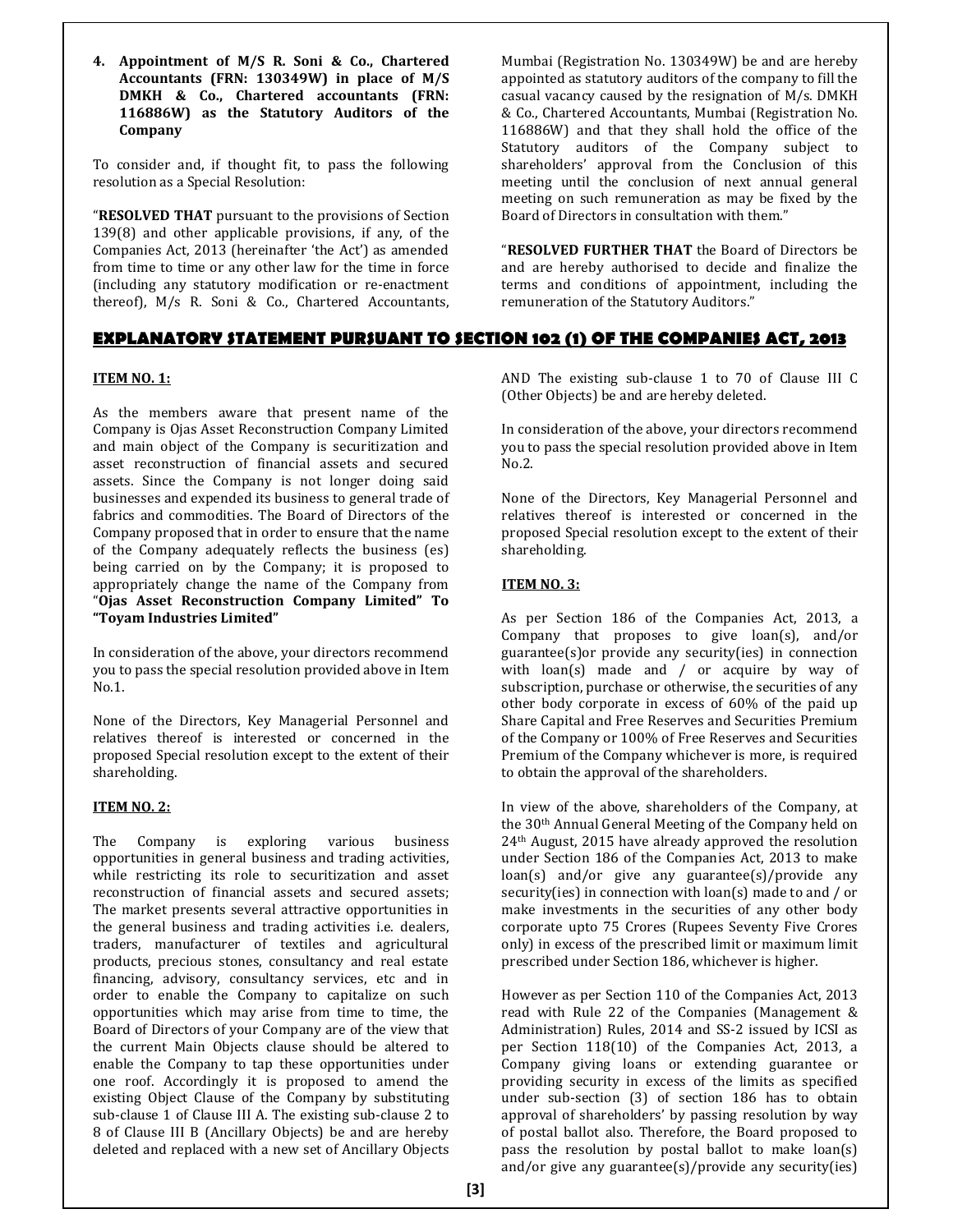in connection with loan(s) made and/or acquire by way of subscription, purchase or otherwise, the securities of any other body corporate as they may in their absolute discretion deem beneficial and in the interest of the Company in excess of 60% of the paid up Share Capital, Free Reserves and Securities Premium of the Company or 100% of Free Reserves and Securities Premium of the Company whichever is more, as prescribed under Section 186 of the Companies Act, 2013 from time to time, in one or more tranches, upto i) maximum amount of 75 Crores (Rupees Seventy Five Crores only), if the investments/ acquisitions, loans, guarantee, securities to be provided along with Company's existing loans or guarantee/ security are in excess of the limits prescribed under Section 186 aforesaid or ii) the maximum limits so prescribed under Section 186 (as may be amended from time to time), whichever is higher.

None of the Directors or Key Managerial Personnel of the Company or their relatives are in anyway concerned or interested in this Resolution except that the Directors of the Company may be deemed to be concerned or interested in the resolution to the extent of the shareholding of the company.

Your Directors recommend the passing of the Resolution in Item No. 3 of the Notice as a Special Resolution.

#### **ITEM NO. 4:**

#### **Notes:**

- **1.** The explanatory statement and reasons for the proposed resolution pursuant to Section 102 of the Companies Act, 2013 read with Rule 22 of the Companies (Management and Administration) Rules, 2014 setting out material facts is annexed hereto.
- **2.** The Postal Ballot Notice is being sent to all the Members, whose names appear in the Register of Members/ Statements of beneficial ownership maintained by the Depositories i.e., National Securities Depository Limited (NSDL) and Central Depository Services (India) Limited (CDSL) as on the close of business hours on 4th November, 2016 i.e. the cut-off date.
- **3.** In accordance with the provisions of Section 101 of the Companies Act, 2013 read with Rules 18 and 22 of the Companies (Management and Administration) Rules, 2014, this Postal Ballot Notice is being sent by e-mail to those Members who have registered their e-mail address with the Company (in respect of shares held in physical form) or with their Depository Participants (DP) (in respect of shares held in electronic form) and made available to the Company by the Depositories. Members who have

M/s. DMKH & Co., Chartered Accountants, (Firm Registration No. 116886W), have tendered their resignation from the position of Statutory Auditors, resulting into a casual vacancy in the office of Statutory Auditors of the company as envisaged by section 139(8) of the Companies Act, 2013 ("Act"). Casual vacancy caused by the resignation of Auditors can be filled by the Board subject to the approval of the members. As per the recommendation of the Audit Committee, the Board proposes and recommends that M/s R. Soni & Co., Chartered Accountants, Mumbai (FRN: 130349W) be appointed as the Statutory Auditors of the Company to fill the casual vacancy caused by the resignation of M/s. DMKH & Co., who shall hold office up to the conclusion of the ensuing Annual General Meeting of the Company.

M/s R. Soni & Co., Chartered Accountants, have conveyed their consent to be appointed as the Statutory Auditors of the Company along with a confirmation that, their appointment, if made by the members, would be within the limits prescribed under the Companies Act, 2013.

The Board of Directors recommends the passing of the Special Resolution contained in Item No. 4 of the accompanying Notice.

None of the Directors, Key Managerial Persons or their relatives, in any way, concerned or interested financially or otherwise in the said resolution.

> **By Order of the Board For Ojas Asset Reconstruction Co. Ltd**

**Sd/- Place: Mumbai Tejas Hingu Date: 08.11.2016 (Whole Time Director)**

> not registered their e-mail address will receive this Postal Ballot Notice along with the Postal Ballot Form through post.

- **4.** Voting rights shall be reckoned on the paid-up value of shares registered in the name of Members as on 04th November, 2016.
- **5.** In compliance with the provisions of Section 110 of the Companies Act, 2013 read with Rule 20 of the Companies (Management and Administration) Rules, 2014, the Company is offering e-voting facility to all its Members as an alternate mode to exercise their right to vote. For this purpose, the Company has entered in to an agreement with NSDL for facilitating e-voting to enable the Members to cast their votes electronically. Please note that e-voting is optional.
- **6.** Kindly note that the Members can opt for only one mode of voting i.e., either by post or e-voting. If the Members opt for e-voting, then they should not vote by post and vice versa. However, in case Members cast their vote by post and e-voting, then voting done through e-voting shall prevail and voting done by post will be treated as invalid.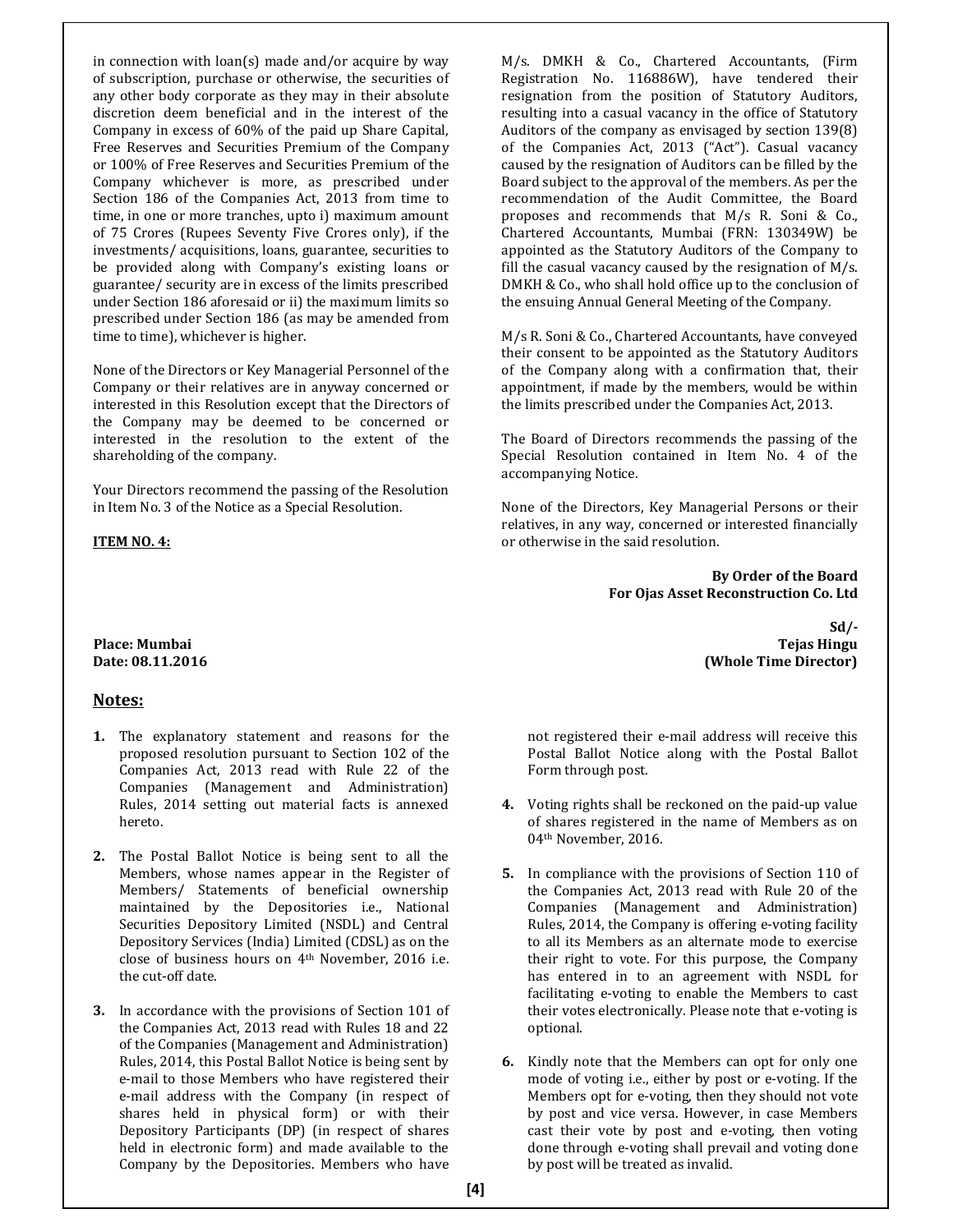- **7.** In case a Member is desirous of obtaining Postal Ballot in printed form or a duplicate one, the Member may write to the Company or send an email to ojasassetltd@gmail.com. The Company shall forward the same along with self-addressed prepaid postage Business Reply Envelope to the Member.
- **8.** The Postal Ballot Notice is also being uploaded on the Company's website viz., www.ojasltd.com and of NSDL viz., https://www.evoting.nsdl.com.
- **9.** The Company has appointed Mr. Rajesh Soni, Chartered Accountant, to act as the Scrutinizer for conducting the Postal Ballot process in a fair and transparent manner.
- **10.** Upon completion of the scrutiny of Ballot Forms and electronic responses, the Scrutinizer will submit his report to the Director/Chairman of the Company. The results of the Postal Ballot will be declared on Tuesday, December 13, 2016. The said results along with the Scrutinizer's Report will be displayed on the website of the Company, i.e., www.ojasltd.com along with https://www.evoting.nsdl.com and intimated to the Stock Exchanges where the shares of the Company are listed.
- **11.** The decision of the Scrutinizer on the validity of the Ballot Form and any other related matter shall be final.
- **12.** The date of the declaration of the results of the postal ballot shall be the date on which the said Special Resolution will be deemed to have been passed, if approved by the requisite majority as provided under the relevant provisions of the Companies Act, 2013 and the rules made hereunder:

#### Instructions for Voting:

#### A. Voting through Physical Postal Ballot Form

- **1.** A member desiring to exercise vote by Postal Ballot shall complete the enclosed Postal Ballot Form with assent (for) or dissent (against) and send it to the Scrutinizer in the closed self-addressed prepaid postage Business Reply Envelope. Postage charges will be borne and paid by the Company. However, in case a Member sends the Postal Ballot by courier or registered post or delivers it in person at his expense, such Postal Ballots will also be accepted.
- **2.** The Postal Ballot Form, duly completed and signed by the Member(s) should be returned in the enclosed self-addressed pre-paid postage Business Reply Envelope directly to the Scrutinizer so as to reach the Scrutinizer before the close of working hours on 11th December, 2016.
- **3.** Any Postal ballot Form received after the said date shall be treated as if the reply from the Member(s) has not been received. No other form or photo copy of the Postal Ballot Form will be permitted / accepted.
- **4.** The Ballot Form should be signed by the Member as per the specimen signature registered with the Company/Depository Participants. In case of joint holding, the Ballot Form should be completed and signed by the first named Member and in his/her absence, by the next named joint holder. A Power of Attorney ("POA") holder may vote on behalf of a Member, mentioning the registration number of the POA registered with the Company or enclosing an attested copy of the POA. Exercise of vote by Ballot Form is not permitted through proxy.
- **5.** In case the shares are held by the companies, trusts, societies, etc., the duly completed Ballot Form should be accompanied by a certified true copy of the relevant Board Resolution/Authorization.
- **6.** Votes should be cast either in favour or against, by putting the tick  $(\sqrt{})$  mark in the column provided in the Ballot Form.
- **7.** Unsigned, incomplete, tick marked at both "for" and "against", improperly or incorrectly tick marked Ballot Forms will be rejected. A Ballot Form will also be rejected if it is received in torn, defaced or mutilated condition.

#### **B. Voting through Electronics Means**

- **8.** In compliance with the Regulation 44 of SEBI (LODR) Regulations, 2015, provisions of Section 110 and Section 108 of the Companies Act, 2013 read with the Companies (Management and Administration) Rules, 2014, M/s. Ojas Asset Reconstruction Co. Ltd ("the Company") is pleased to offer e-voting facility as an alternate to the postal ballot to all the shareholders of the Company.
- **9.** For this purpose, the Company has entered into an agreement with National Securities Depository Limited (NSDL) for facilitating e-voting to enable the shareholders to cast their votes electronically instead of dispatching duly filled postal ballot forms. E-voting is optional.

#### C. In case of Members receiving Postal Ballot intimation by e-mail:

- **1.** Open e-mail and open PDF file viz; "E-Voting.pdf" with your Client ID or Folio No. as password. The said PDF file contains your user ID and password for e-voting. Please note that the password is an initial password. You will not receive this PDF file if you are already registered with NSDL for e-voting.
- **2.** Open internet browser by typing the following URL: https://www.evoting.nsdl.com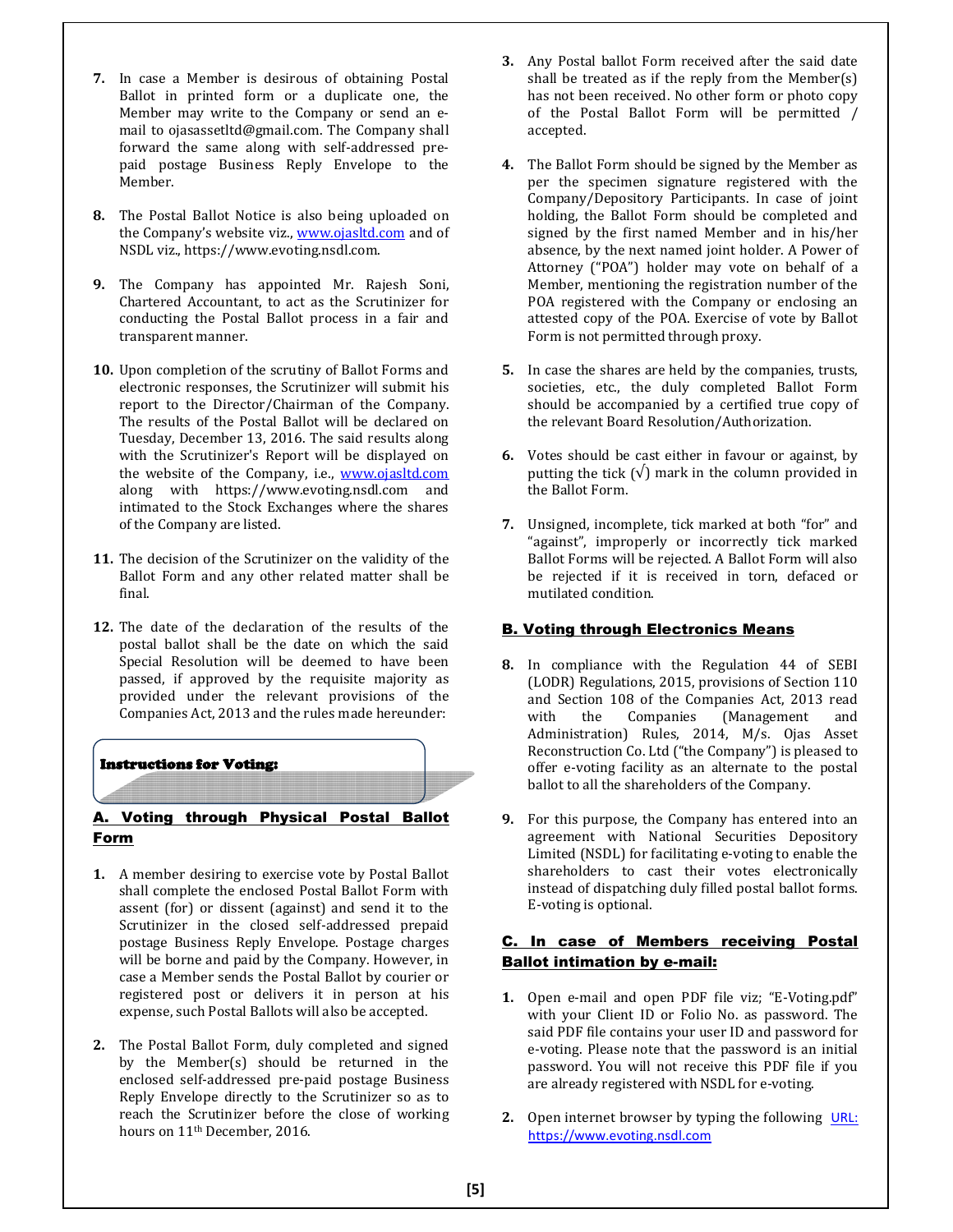- **3.** Click on Shareholder Login.
- **4.** Type user ID and password as initial password noted in step (1) above. Click Login.
- **5.** On Login, Change Password menu will appear. Change the password with new password of your choice with minimum 8 digits/ characters or combination thereof. Note the new password for future reference. It is strongly recommended not to share your password with any other person and take utmost care to keep your password confidential.
- **6.** If you are already registered with NSDL for e-voting, then you can use your existing user ID and password for casting your vote
- **7.** On changing the password, the home page of e-Voting will open. Click on e-Voting: Active Voting Cycles.
- **8.** Select E-voting Event Number ("EVEN") of Ojas Asset Reconstruction Co. Ltd
- **9.** Now you are ready for e-Voting as Cast Vote page opens.
- **10.** Cast your vote by selecting appropriate option and click on "Submit" and also "Confirm" when prompted.
- **11.** Upon confirmation, the message "Vote cast successfully" will be displayed.
- **12.** Once you have voted on their solution, you will not be allowed to modify your vote.
- **13.** Institutional shareholders (i.e. other than individuals, HUF, NRI, etc.) are required to send scanned copy (PDF/JPG Format) of the relevant Board Resolution/ Authority Letter, etc., together with attested specimen signature of the duly authorized signatory(ies) who are authorized to vote, to the Scrutinizer through e-mail to ojasassetltd@gmail.com with a copy marked to www.evoting@nsdl.co.in.

#### D. In case of Members receiving Postal Ballot Form by Post:

**1.** Initial password is provided as below at the bottom of the Postal Ballot Form to be used to exercise your vote in respect of the proposed resolution.

- **2.** Please follow all steps from Sl. No. 2 to Sl. No. 13 above, to cast your vote by electronic means.
- **3.** In case of any queries, you may refer to the Frequently Asked Questions (FAQs) and e-voting user manual for Members available in the 'Downloads' section of www.evoting.nsdl.com.
- **4.** Login to the e-voting website will be disabled upon five unsuccessful attempts to key in the correct password. In such an event, you will need to go through the 'Forgot Password' option available on the site to reset the password.
- **5.** If you are already registered with NSDL for e voting, then you can use your existing user ID and password for casting your vote.
- **6.** The e-voting period will commence on 12th November, 2016 (9.00 a.m.) and end on 11<sup>th</sup> December, 2016 (5.00 p.m.) (Both days inclusive). During this period Members, holding shares either in physical form or in dematerialized form, may cast their vote electronically. The e-voting module shall be disabled by NSDL thereafter. Please note that once the vote on a resolution has been cast, Members cannot change it subsequently.
- **7.** The Scrutinizer shall, within a period of not exceeding three working days from the conclusion of the e-voting period, unlock the votes in the presence of at least two witnesses, not in the employment of the Company. The Scrutinizer will then submit his report to the Chairman/Director Director of the Company after completion of the scrutiny and the results of the voting by Postal Ballot will be announced on 13th December, 2016 around at 04.00 p.m. at G-29,Sej Plaza, Near Nutan school, Marve Road, Malad (West), Mumbai-400064 . The said results will also be intimated to the stock exchanges, published in newspapers and uploaded on the Company's website viz. **www.ojasltd.com** and of NSDL viz. https://www.evoting.nsdl.com.

#### E. General Instructions:

In case of any queries, you may refer the Frequently Asked Questions (FAQs) for Shareholders and e-voting user manual for Shareholders available at the Download section of https://www.evoting.nsdl.com.

You can also update your e-mail ID in the user profile details of the folio which may be used for sending future communication(s).

> **By Order of the Board For Ojas Asset Reconstruction Co. Ltd**

**Sd/- Place: Mumbai Tejas Hingu Date: 08.11.2016 (Whole Time Director)**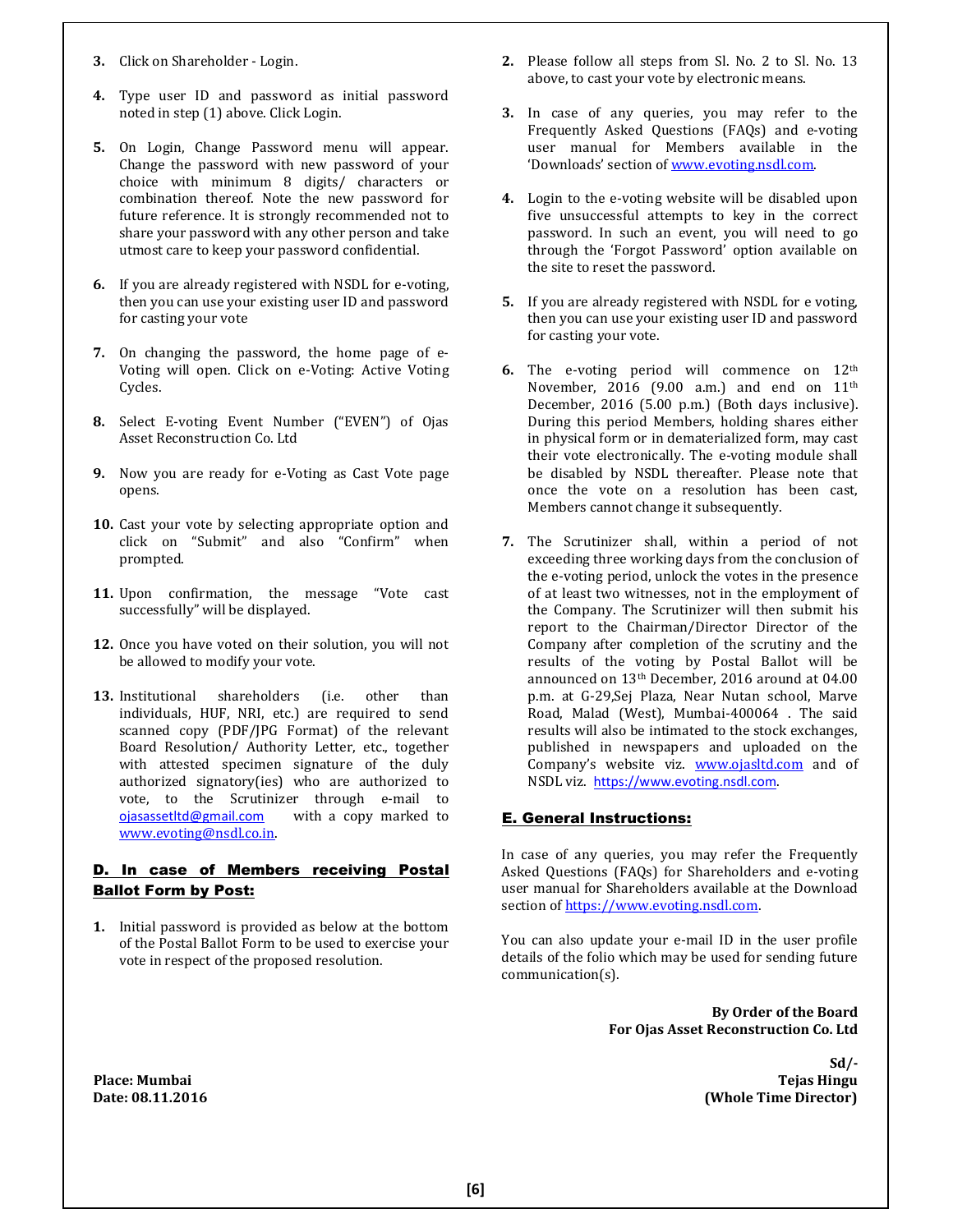# **OJAS ASSET RECONSTRUCTION COMPANY LIMITED**

**Regd. Office: G-29, Sej Plaza, Near Nutan School, Marve Road, Malad (West), Mumbai-400064 CIN: L74899MH1985PLC285384/ Tel: 022 60602489/ Email: ojasassetltd@gmail.com/website: www.ojasltd.com**

### **POSTAL BALLOT FORM**

**Sr. No.:\_\_\_\_\_\_\_\_\_\_\_\_\_\_\_\_\_\_\_\_\_**

| Sr.<br>No.               | <b>Particulars required</b>                                                                                                                  | <b>Details</b> |
|--------------------------|----------------------------------------------------------------------------------------------------------------------------------------------|----------------|
| 1                        | Name(s) of Shareholder(s) (in block letters)<br>(including joint holders, if any)                                                            |                |
| $\overline{\mathcal{L}}$ | Registered address of the sole / first named<br>shareholder                                                                                  |                |
| 3                        | Registered folio No. (for those holding physical<br>shares) DP ID No. and Client ID No (for those<br>holding shares in dematerialized form). |                |
| 4                        | Number of shares held                                                                                                                        |                |

I/We hereby exercise my/our vote in respect of the Special/Ordinary Resolutions to be passed through Postal Ballot for the business stated in the Notice of the Company by sending my/our assent or dissent to the said resolutions by placing the tick  $(\sqrt{\ } )$  mark at the appropriate box below:

| Sr.            | <b>Description</b>                           | <b>No. of Shares</b> | <b>Assent / Dissent</b> | Please put tick |
|----------------|----------------------------------------------|----------------------|-------------------------|-----------------|
| No.            |                                              |                      |                         | (√) mark below  |
| $\mathbf{1}$   | Change the Name of the Company from "Ojas"   |                      | I/We assent to the      |                 |
|                | Asset Reconstruction Company Limited" To     |                      | resolution              |                 |
|                | "Toyam Industries Limited"                   |                      | I/We dissent to the     |                 |
|                |                                              |                      | resolution              |                 |
| 2              | To Change the Main object of the Company,    |                      | I/We assent to the      |                 |
|                | adoption of new Ancillary Objects and        |                      | resolution              |                 |
|                | deletion of existing other objects of the    |                      | I/We dissent to the     |                 |
|                | Company.                                     |                      | resolution              |                 |
| 3              | To make investments, give loans, guarantees  |                      | I/We assent to the      |                 |
|                | and provide securities beyond the prescribed |                      | resolution              |                 |
|                | limits u/s 186 of the Companies Act, 2013.   |                      | I/We dissent to the     |                 |
|                |                                              |                      | resolution              |                 |
| $\overline{4}$ | Appointment of M/s R. Soni & Co., Chartered  |                      | I/We assent to the      |                 |
|                | Accountants (Reg no. 130349W) in place of    |                      | resolution              |                 |
|                | M/S DMKH & Co., Chartered Accountants (Reg   |                      | I/We dissent to the     |                 |
|                | no. 116886W) as the Statutory Auditors of    |                      | resolution              |                 |
|                | the Company.                                 |                      |                         |                 |

**Place: \_\_\_\_\_\_\_\_\_\_\_\_\_ Date: \_\_\_\_\_\_\_\_\_\_\_\_\_ \_\_\_\_\_\_\_\_\_\_\_\_\_\_\_\_\_\_\_\_\_\_\_\_\_\_\_\_\_\_\_\_\_\_\_\_\_**

**(Signature of the shareholder)**

### **ELECTRONIC VOTING PARTICULARS**

| <b>EVEN</b><br>(Electronic Voting Event Number) | User ID | Password |
|-------------------------------------------------|---------|----------|
| 105750                                          |         |          |

**Note:**

2. Last date of receipt of Postal Ballot Forms by scrutinizer is 11th December, 2016.

<sup>1.</sup> Please read the instructions printed overleaf before filling this form and for e-voting, please refer instructions under note no. A, B and C in the Postal Ballot Notice sent herewith.